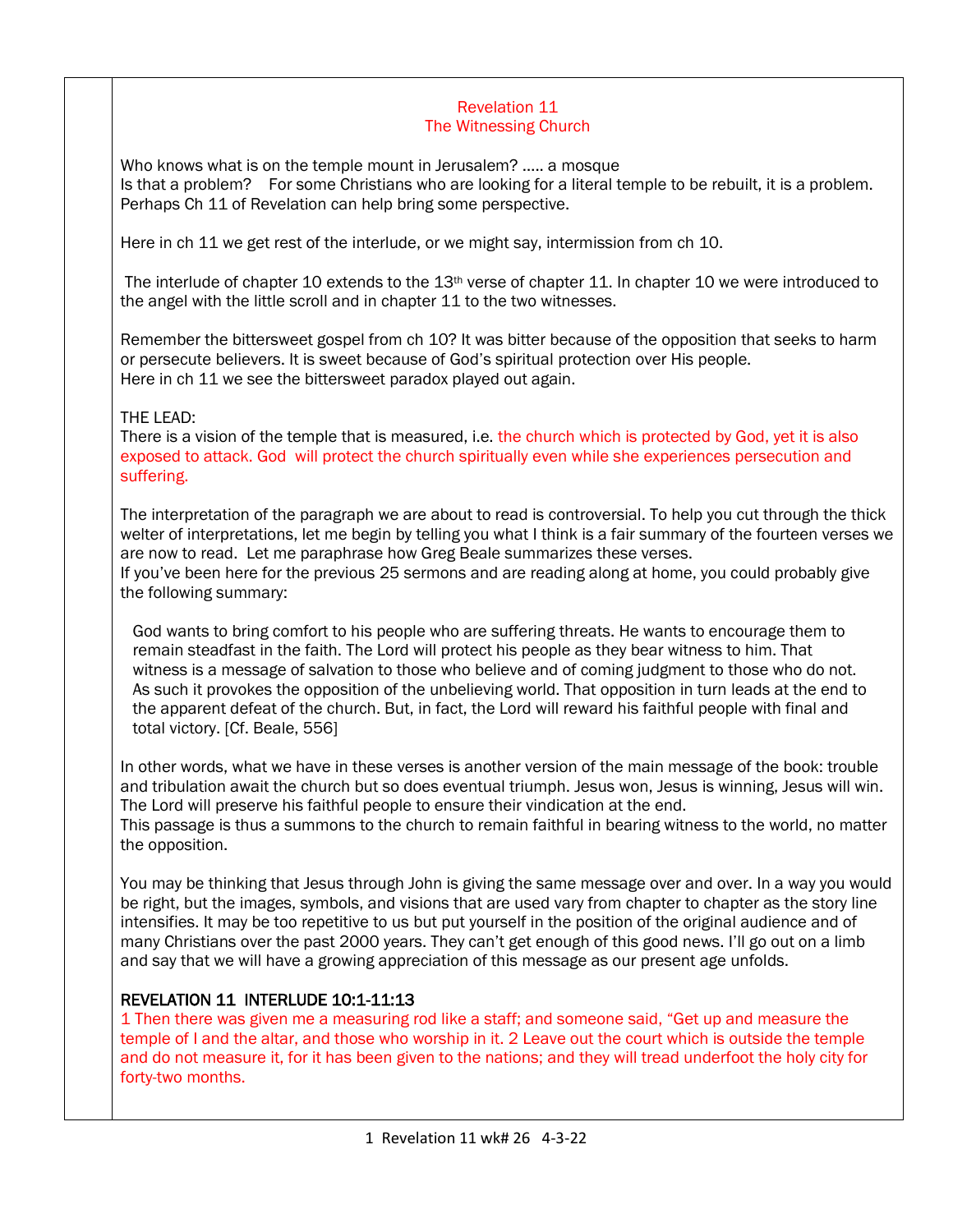3 And I will grant *authority* to my two witnesses, and they will prophesy for twelve hundred and sixty days, clothed in sackcloth." 4 These are the two olive trees and the two lampstands that stand before the Lord of the earth. 5 And if anyone wants to harm them, fire flows out of their mouth and devours their enemies; so if anyone wants to harm them, he must be killed in this way. 6 These have the power to shut up the sky, so that rain will not fall during the days of their prophesying; and they have power over the waters to turn them into blood, and to strike the earth with every plague, as often as they desire.

7 When they have finished their testimony, the beast that comes up out of the abyss will make war with them and overcome them and kill them. 8 And their dead bodies *will lie* in the street of the great city which spiritually is called Sodom and Egypt, where also their Lord was crucified. 9 Those from the peoples and tribes and tongues and nations *will* look at their dead bodies for three and a half days, and will not permit their dead bodies to be laid in a tomb. 10 And those who dwell on the earth *will* rejoice over them and celebrate; and they will send gifts to one another, because these two prophets tormented those who dwell on the earth.

11 But after the three and a half days, the breath of life from I came into them, and they stood on their feet; and great fear fell upon those who were watching them. 12 And they heard a loud voice from heaven saying to them, "Come up here." Then they went up into heaven in the cloud, and their enemies watched them. 13 And in that hour there was a great earthquake, and a tenth of the city fell; seven thousand people were killed in the earthquake, and the rest were terrified and gave glory to the God of heaven. 14 The second woe is past; behold, the third woe is coming quickly.

This passage evokes Ezek, 40-48, Zech 4, Moses,Ex 7-8; Elijah 1 Kings17, 2 King 1, Dan 7 along with Rev 5, 2,6. 20

## v. 1-2 The Measuring of the Temple

REMEMBER that this pastoral, prophetic, apocalyptic letter describes a VISION. John "saw" these things in a vision, not in real time and space – he was exiled on an island. If we forget that this is a vision, then we can get our heads spinning around trying to figure out all the details.

Taking the context of Revelation in light of the OT passages just mentioned, it seems that "measuring" the temple means to set it apart from that which is profane, or not holy. Thus separated, it is protected from harm. He is measuring the 'temple' and those who worship there, i.e. believers. I believe that the most biblical explanation is that John is referring to the church, not a physical temple.

The sanctuary is 'accepted" while those in the court are rejected, i.e not measured.

While we don't know the exact appearance of the "temple" that John saw, we might guess that it resembled the Herodian temple of the Jews prior to its destruction in AD 70.

He measures the holy place and altar but not the court outside – the court of the Gentiles. This outside court and even the 'holy city' are given over to be trampled for 42 months.

In Luke 21 Jesus predicted that Jerusalem would be trampled underfoot by the Gentiles. This happened in 70 AD.

Again, we get a report of a vision, symbols, and numbers, but what do they mean? Charles Spurgeon proposed that only a madman or a fool claims to know what Revelation means, so we tread lightly here. That said, it seems that the most coherent meaning is that the sanctuary of God symbolizes the true church. This in not a building, but a body of Christ, i.e. those who know and worship Christ in Spirit and in truth.

Jesus shocked the religious leaders when he spoke of his own body as the temple, but imagine the shock at the NT teaching that WE are the temple of God. That topic alone could be a sermon series, as it is a book by Greg Beale – God Dwells Among Us.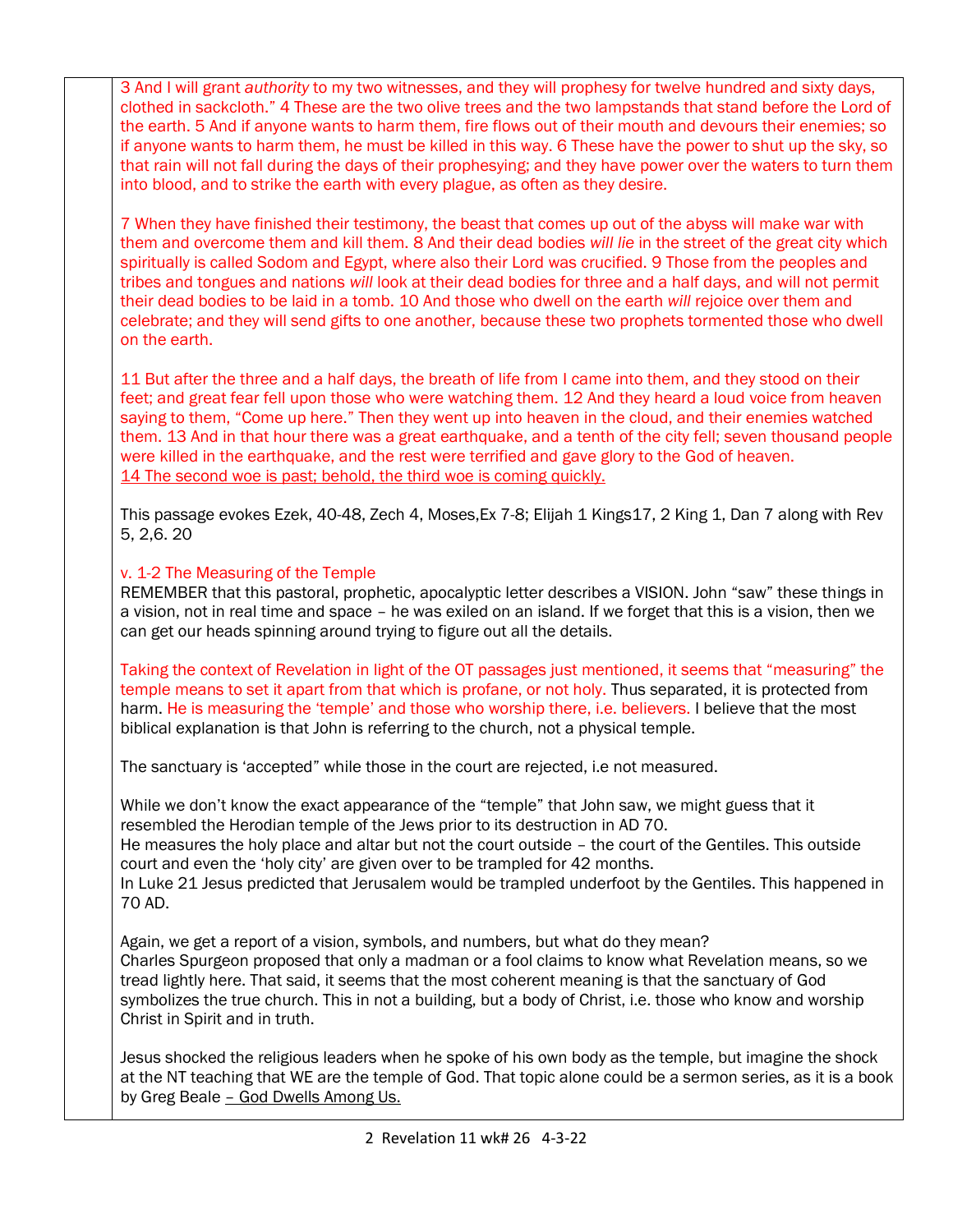1 Peter 2:4 And coming to Him as to a living stone which has been rejected by men, but is choice and precious in the sight of God', 5 you also, as living stones, are being built up as a spiritual house for a holy priesthood, to offer up spiritual sacrifices acceptable to I through Jesus Christ.

1 Cor 3:16 Do you not know that you are a temple of I and *that* the Spirit of I dwells in you? 2 Cor 6:

For we are the temple of the living I; just as I said, "I WILL DWELL IN THEM AND WALK AMONG THEM; AND I WILL BE THEIR I, AND THEY SHALL BE MY PEOPLE.

With all the talk and importance of the Temple in the OT and its destruction in AD 70, we should consider what the temple and the tabernacle symbolized?

They represented god's meeting place or dwelling place with man. They were the spatial representation of God's presence with His people. It was that way for over 1000 years. It was the place of sacrifice for sin for the people of God Then comes Jesus, the Christ, the Messiah, the visible image of the invisible God, God WITH US. He spoke of Himself as The Temple which if destroyed would be raised in three days. The people thought he was crazy. He was the final sacrifice for sin, and at his death the Temple veil was torn in two.

The temple was also to be a place of welcome for the nations. It was where god-fearing Gentiles could learn of God

In Christ the people saw the living temple. Then He died, rose again, and ascended into heaven. It was Ascension Day but Pentecost was coming.

Christ sent the Holy Spirit to indwell His people, so that now we are the temple of God Now believers are the living stones being built up as a spiritual house. So, when John refers to the 'temple' he is talking about us. The church – the people, not a building- is the dwelling place of God on earth. The church is also to be a place that welcomes those who are weary and heavy laden, those who are tired of drinking at the dry wells of our culture or of our own making.

The same is true of the two witnesses and olive trees and lampstands. If we go back to Zech 4 and the letters of ch 2-3 we see that they all symbolize the church – not a building, but a people protected by God against eternal doom. Yes, the saints will suffer but will never perish.

The church may be trampled on; the church may be hated; the church may not win the 'culture war' in this present age, but Jesus and His church will triumph in the end.

### v. 3-14 the two witnesses

During this age between Christ and His return, the church is called to bear witness to Christ. We are called to let our light shine in the darkness.

That theme runs through this pastoral letter.

The numbers used also indicate a symbolic period of time that refers to this present age after the resurrection and before the return of Jesus.

The 42 months of the holy city's trampling by the nations coincides with the 1,260 days of the witnesses' prophesying. These timeframes are derived from the "time, times, and half a time" ( $1 + 2 + \frac{1}{2} = 3 \frac{1}{2}$  years) in Daniel 7 (see Rev. 12:14). There they represent the age dominated by the last "beastly" kingdom to oppress the saints of the Most High, before the Son of Man establishes God's unchallenged, universal reign (Dan. 7:14–27). These timespans represent the era that extends from Christ's ascension until the brief trauma that immediately precedes his second coming (Rev. 20:7–10). Dennis Johnson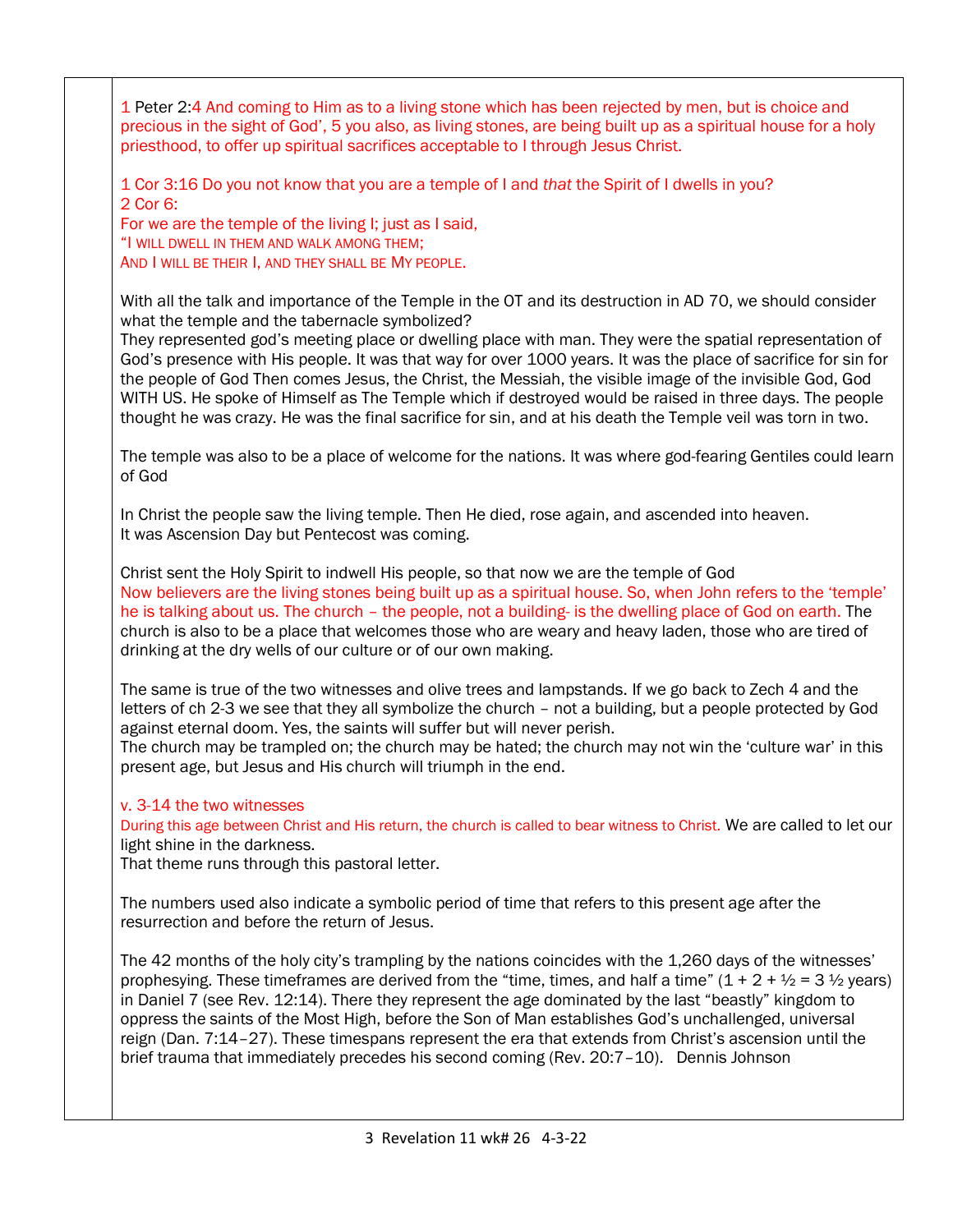The witnesses are clothed in sackcloth, a sign of repentance and mourning, the church is called to repent and to mourn even as it calls the nations to repentance and mourning.

Repentance means turning from the various idols of our age, including the alphabet idols of our culture, whether they be MAGA, BLM, DNC, RNC, LGBT, CPAC, DEI, ESG, WEF, UN, NATO, POTUS, SCOTUS, OR USA. (if I left out your idol, please add it to the list)

V.5-6 evoke the characters Elijah and Moses who represent the prophets and the Law, both of which ultimately point to Christ and warn against idolatry. The church carries on their ministry today as believers are the royal priesthood and those who proclaim the excellencies of God.. 1 Pet 2:9

v. 7-10 There is an interesting arc of the ministry of the witnesses – great success until their task is complete, then the beast rises from the abyss, attacks them, overcomes them, and kills them. Their murders are celebrated by the ungodly represented by Sodom and Egypt. Those two words stir up the OT examples of immorality/ corruption and oppression/bondage. These names are symbolic or spiritual and represent EVERY city that sets itself against God, His kingdom, and truth.

 EX: Narnia – when Aslan is killed, the enemies dance around. They don't know that it is not the end of the story.

 IS ANYTHING REALLY DIFFERENT TODAY? Have things changed? NO, there are cities today known as "sin city" – Las Vegas, Phenix City, AL

The enemies of God and His truth dance around today. (Ps 12:8) They suppress the truth in unrighteousness and professing to be wise they become foolish (Rom 1). Given that the truth of Christ has been proclaimed for 2000 years, they should know better, but such is the grip of the true enemy.

Revelation reminds us that our ultimate enemy is not the person you block on FB or you turn off when he/she comes on TV. Our real enemy is the beast from the abyss (more on this coming soon). The person or group you think is your enemy is really a fellow broken sinner who needs the same Jesus you need.

 EX From an unexpected place, this truth was told last Sunday following the slap heard around the social media world. Denzel Washington said to Will Smith, "At your highest moment, be careful, that's when the devil comes for you." I know nothing about the theological perspective of that messenger, but the message is true. The Devil is your enemy, and he is on the prowl. Be alert.

"It does not do to leave a dragon out of your calculations, if you live near him." (The Hobbit)

### v. 11-12

Following their defeat, the saints are vindicated, resurrected, and invited up to heaven. They follow the path of Christ – suffering, resurrection, and ascension.

I DON'T like the implications of this quote, but it's been around for ages – "The blood of the saints is the seed of the church." i.e. we may not see effective witness for Christ until we suffer because of Christ. If that happens, scripture says that we are blessed.

1 Peter 4:14 If you are reviled for the name of Christ, you are blessed, because the Spirit of glory and of God rests on you.

WHEN persecution arrives, It is the Spirit of God who protects us for eternity.

One lesson of v. 11-13 and all of Revelation is that there is no neutral ground in the conflict between Jesus and His enemies. There is no spiritual DMZ. As believers, we are a part of the BIG story that John is telling – the conflict between light and darkness, between Christ and his enemy, between the path toward eternal life and the path toward eternal death. In our daily lives there are many other details that must be filled in but the over-arching narrative is the STORY OF THE Kingdom AND THE KING.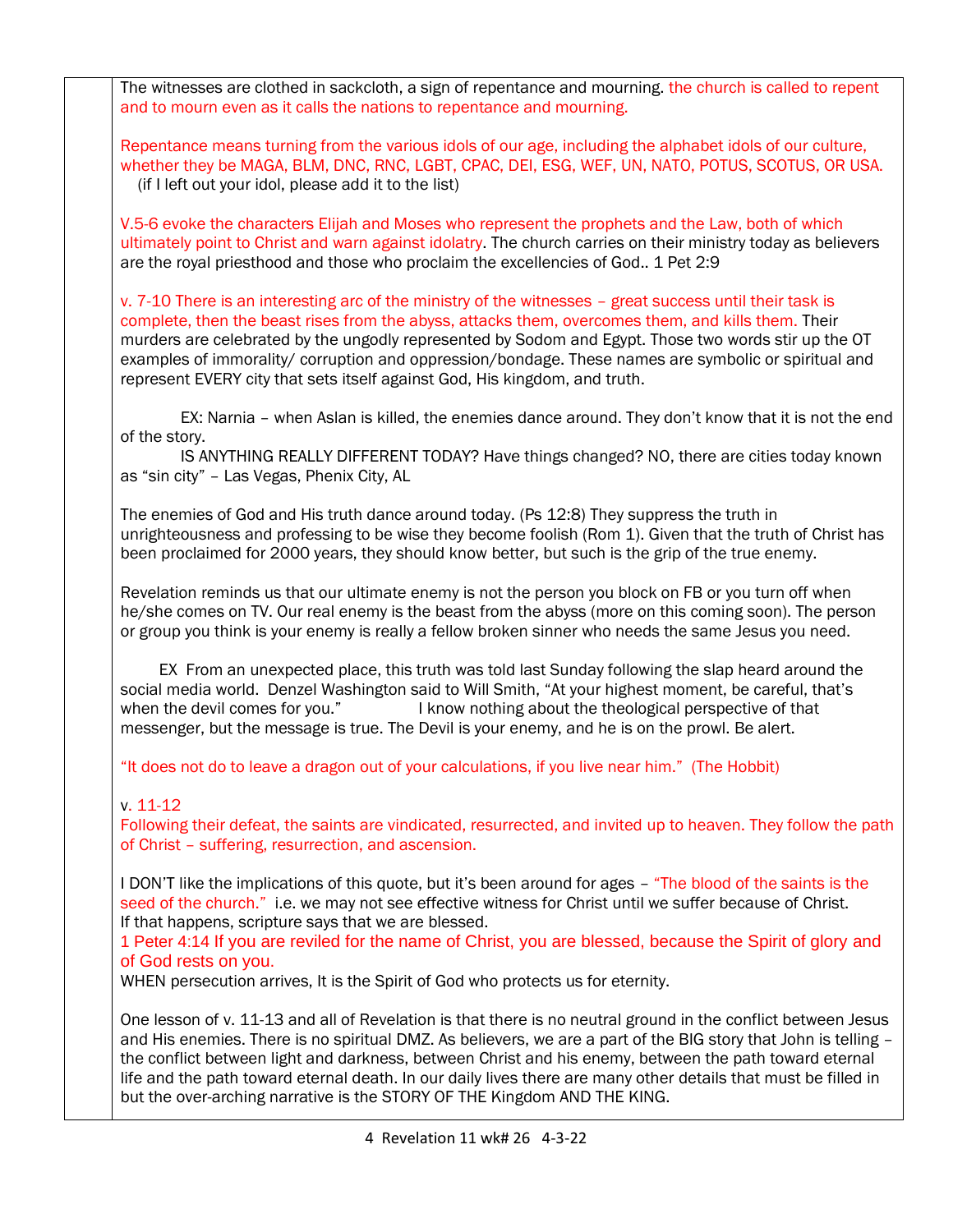| Another lesson of v.11-13 is that the church cannot be destroyed because God is at work to preserve His<br>people, if only a remnant.<br>Why then is the church so risk averse and so afraid of not being popular with the surrounding culture?<br>Those who seek the applause of men are enemies of God.                             |
|---------------------------------------------------------------------------------------------------------------------------------------------------------------------------------------------------------------------------------------------------------------------------------------------------------------------------------------|
|                                                                                                                                                                                                                                                                                                                                       |
| Chesterton The Five Deaths of the Faith-" five times the church has gone to the dogs and each time the<br>dogs died."                                                                                                                                                                                                                 |
| The original audience of this letter has received their reward, but we who are alive today hope in<br>anticipation of the glorious return of Christ as we walk by faith in the sustaining power of God.<br>At the end of the day the church cannot be destroyed, and our witness will be effective $- v$ . 13                         |
| v. 13 a symbolic city - one tenth will fall.<br>In Revelation, fractions = mercy                                                                                                                                                                                                                                                      |
| In God's providence He uses the means of the witness of the church to bring people to salvation. It<br>happens when we tell them, show them, and welcome them.<br>EX: 2006 The Amish community after the shootings at an Amish school - they went to the funeral of<br>the killer and surrounded his widow with love and forgiveness. |
| https://www.npr.org/templates/story/story.php?storyId=14900930                                                                                                                                                                                                                                                                        |
| Less dramatically but still in a real small way, you can have a witness in this community<br>APPL - April $9th$ - join tom Hudson at the Highlands table at the EGG HOPP to meet and welcome<br>people. Invite a friend to the Easter service or at least begin praying for specific people who don't know<br>Christ.                 |
| Given the big picture and the ultimate victory of Christ scripture tells us                                                                                                                                                                                                                                                           |
| 1 Cor 15:58 Therefore, my beloved brethren, be steadfast, immovable, always abounding in the work<br>of the Lord, knowing that your toil is not in vain in the Lord.                                                                                                                                                                  |
|                                                                                                                                                                                                                                                                                                                                       |
|                                                                                                                                                                                                                                                                                                                                       |
|                                                                                                                                                                                                                                                                                                                                       |
|                                                                                                                                                                                                                                                                                                                                       |
|                                                                                                                                                                                                                                                                                                                                       |
|                                                                                                                                                                                                                                                                                                                                       |
|                                                                                                                                                                                                                                                                                                                                       |